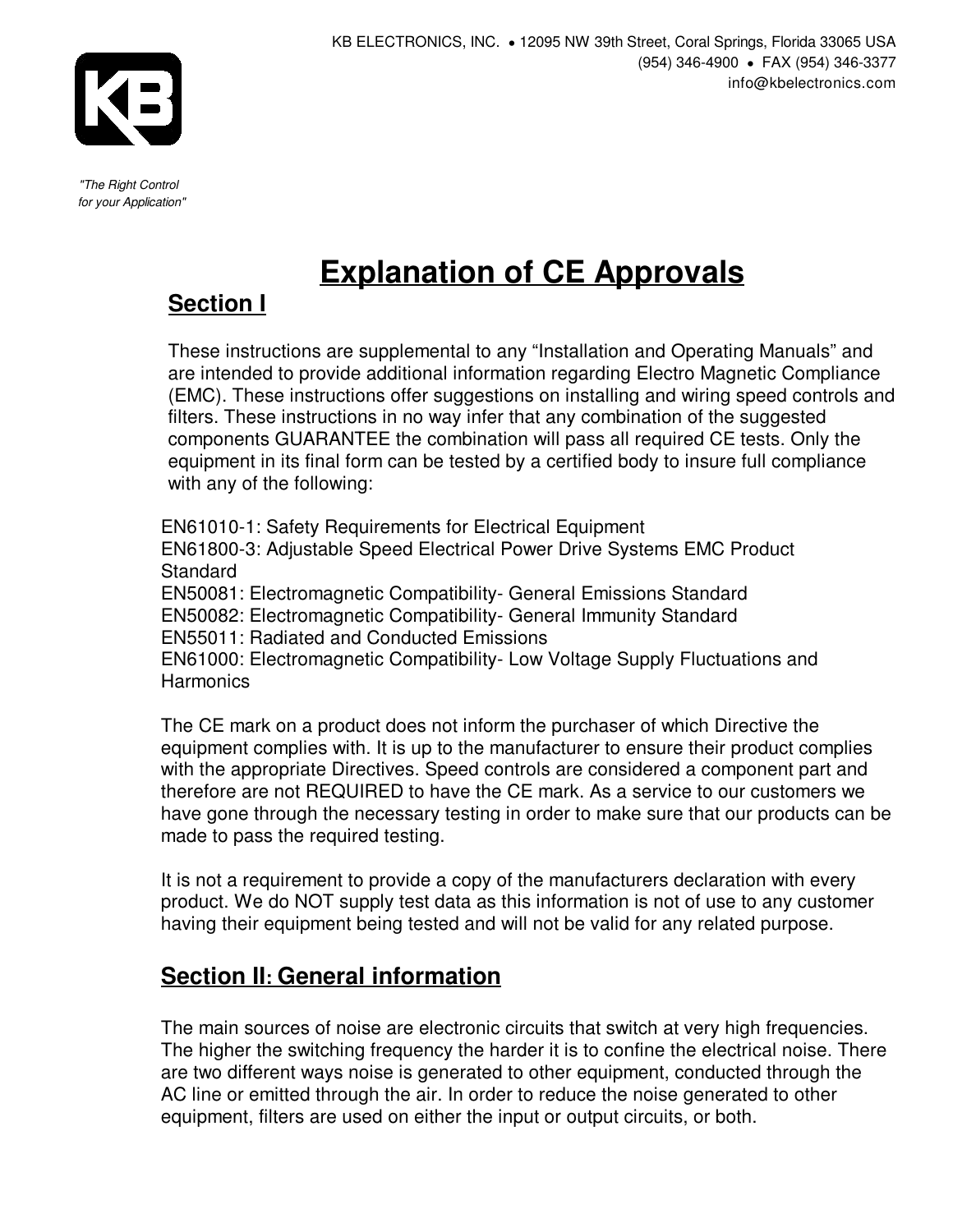

In addition to adding filters to a system you may also need to use other installation methods to even further reduce electrical noise. These items include, but may not be limited to application specific shielded motor and AC line cables and/or mounting the equipment in a proper metal enclosure and/or mounting the equipment to a common conductive/metal surface.

### Some items to consider when designing an electrical system for CE approval are:

1) Proximity of filter(s), speed control(s), and motor(s). The filter(s) should be mounted as close to the speed control as possible. Motor leads should be kept as short as possible. The longer the leads the more radiated noise there will be.

2) All logic level leads should be routed away from all AC line or motor leads. Logic leads can pick up unwanted noise from these leads and cause undesired results.

3) Shielded cables should be used on all AC line and Motor wiring. Shields must be earth grounded at both ends to the common ground point of the system.

4) All system components (control, motor, filters) should be mounted in such a way as to limit conducted and radiated noise. (See diagrams included in these instructions for installation suggestions pages 3,6,7.)

### General Considerations for reducing radiated and conducted noise.

- a) All cables that connect to speed control and motor should be shielded.
- b) Signal, Input (AC line) and motor cables should not be bundled together at any time. If wires need to cross each other it should only be at 90 degree angles.
- c) All cables should lay flat to the ground plane (Panel/Enclosure) and should be securely mounted.
- d) A common ground plane is a metal surface or cabinet which is used to connect all ground connections for the system components such as the speed control, motor, etc. The panel/enclosure should not be painted in the areas at which you are making any connections.
- e) Most residential applications will require an enclosure be used to shield the electronic components.
- f) Other equipment that may not comply with EN50082-2 (Radiated Susceptibility) may experience EMI.

### **Section III: SCR control instructions**

Speed controls that utilize SCR devices to rectify AC to DC voltage can pass both Class "A" and "B" Radiated and Conducted CE requirements as follows.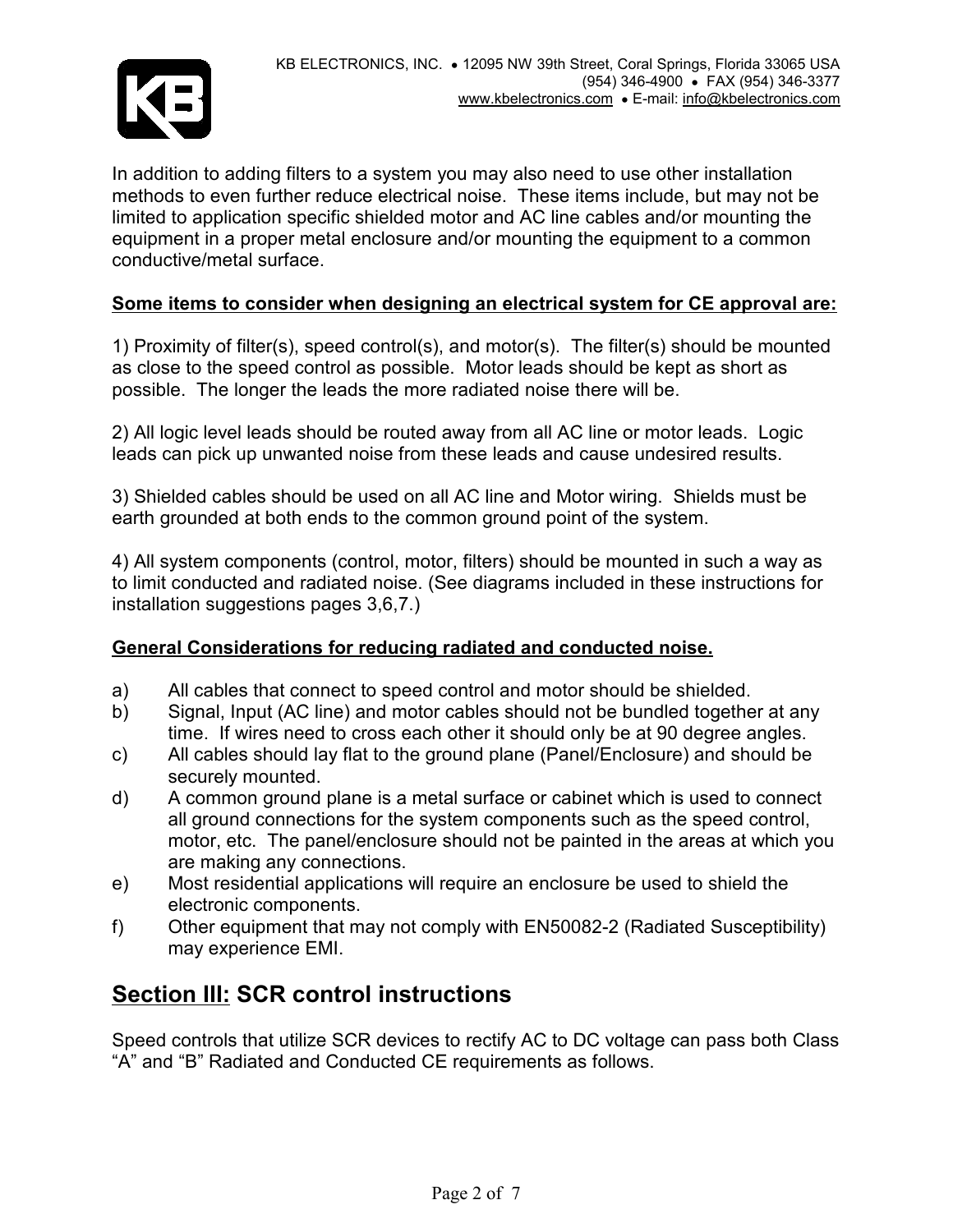

### EN55022 and EN55011 Radiated and Conducted Class B (Residential):

The speed control is to be mounted to a common metal plate/ground plane with the RFI filter and motor. All components need to be grounded to the common ground point on the RFI/EMI filter.



The KB Electronics model KBRF-200A or KBRF-250 AC line filter must be used on the AC line input before the speed control. The filter should be mounted as close to the speed control as possible and no more than 30 cm away. The wires should be shielded with the shield connected to the common ground point. Leads between the speed control and motor should be as short as possible. Ferrite chokes, KB part number 9993, should be used on motor leads to reduce EMI/RFI. Motor leads should be shielded with the shield grounded to the common ground point on the RFI/EMI filter. Motor leads should not be more than 30 meters long.

### Section IV: PWM control/AC Inverter instructions

Models KBWD, KBWT, KBPW, KBAC, KBVF, and KBLF can pass both Class "A" and "B" Radiated and Conducted CE requirements as follows.

### EN55022 and EN55011 Radiated and Conducted Class B (Residential):

The speed control is to be mounted in a shielded/metal box and mounted to a metal surface. The box should be grounded to the common ground point on the RFI/EMI filter.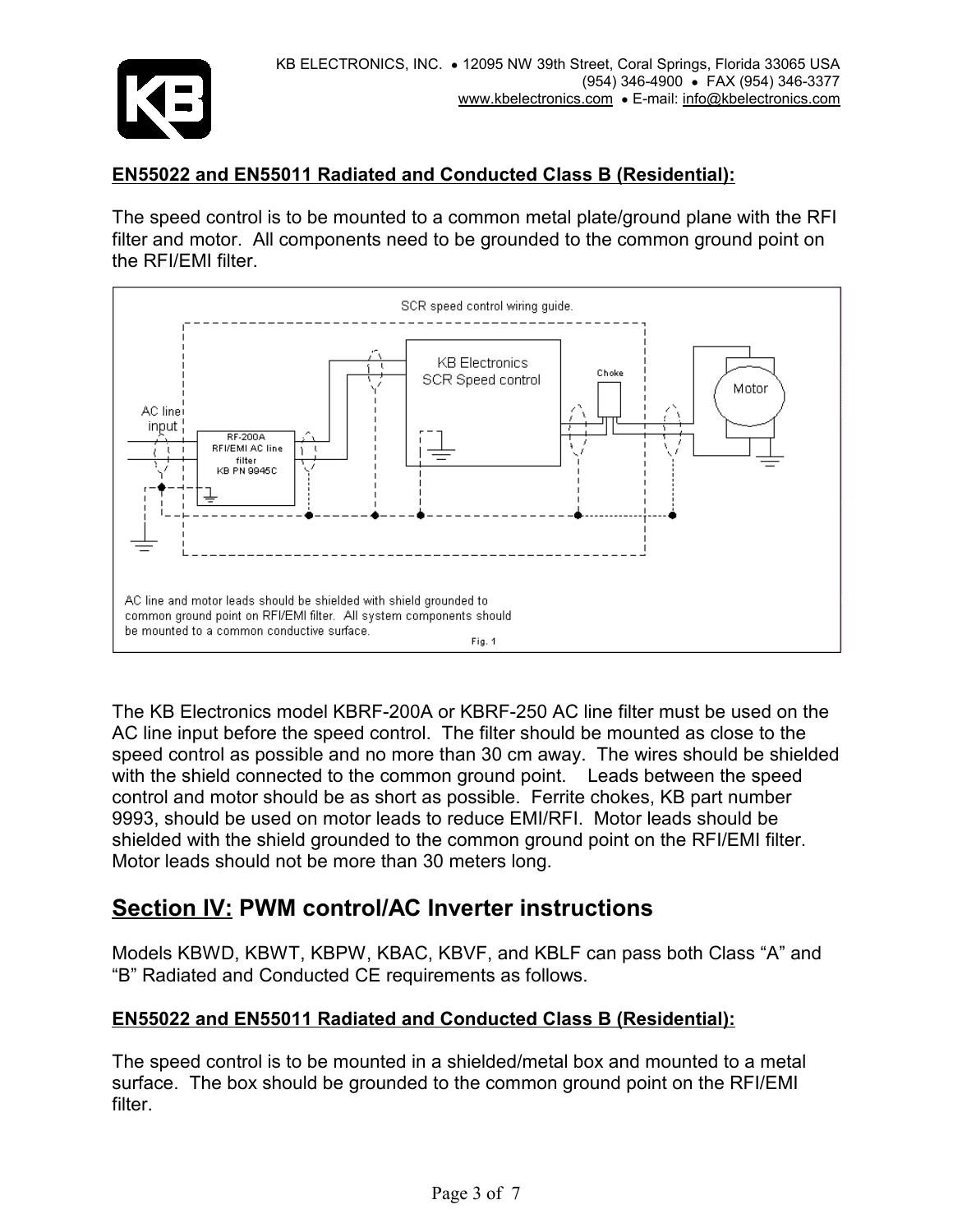

The KB Electronics model KBRF-300 or KBRF-350 RFI/EMI AC line filter must be used in series with the AC line input before the control inside the shielded/metal box. See figure 1 page 3. The KBRF-350 mounts beneath the speed control and wired with leads provided. The KBRF-300 is to be wired with maximum of 30 cm of wire twisted at one twist per 2-3 cm between the filter and the control. The ground point on the filter should be used as the common ground point for entire assembly.

Wires from the main AC line terminal box to the input of KBRF-300 RFI/EMI filter should not be more than 30 meters in length and also must be twisted at one twist every 2-3 cm.

Leads between the speed control and the motor are to be no longer than 30 meters long. All leads are to be twisted together at one twist per 2-3 cm and enclosed in a shielded cable with the shield grounded to the common ground point on the RFI/EMI filter.

Ferrites need to added to the motor leads no more than 30 cm from output of the speed control. Ferrites (4pcs) 225 to 348 ohms at 25 to 100MHz EMI Suppressor. Reference Fair-Rite Products Corp. P/N 26502, PH# (888)314-7748 (www.fair-rite.com).

### EN55022 and EN55011 Radiated and Conducted Class A (Industrial):

The speed control is to be mounted to a metal surface. The surface should be grounded to the common ground point on the RFI/EMI filter.

The KB Electronics model KBRF-300 RFI/EMI filter or KBRF-250 RFI/EMI AC line filter must be used on the AC line input before the control. The KBRF-250 mounts beneath the speed control and wired with leads provided. The KBRF-300 should be wired with maximum of 30 cm of wire twisted at one twist per 2-3 cm between the filter and the control. The ground point on the filter should be used as the common ground point for entire assembly.

Leads from the main AC line terminal box to the input of RFI/EMI filter should be no more than 30 meters in length and also must be twisted at one twist 2-3 cm.

Motor leads are to be no longer than 30 meters long. All leads are to be twisted together at one twist per 2-3 cm and enclosed in a shielded cable with the shield grounded to the common ground point.

Ferrites need to added to the motor leads no more than 30cm from output of the speed control. Ferrites (4pcs) 225 to 348 ohms at 25 to 100MHz EMI Suppressor. Reference Fair-Rite Products Corp. P/N 26502, PH# (888)314-7748 (www.fair-rite.com).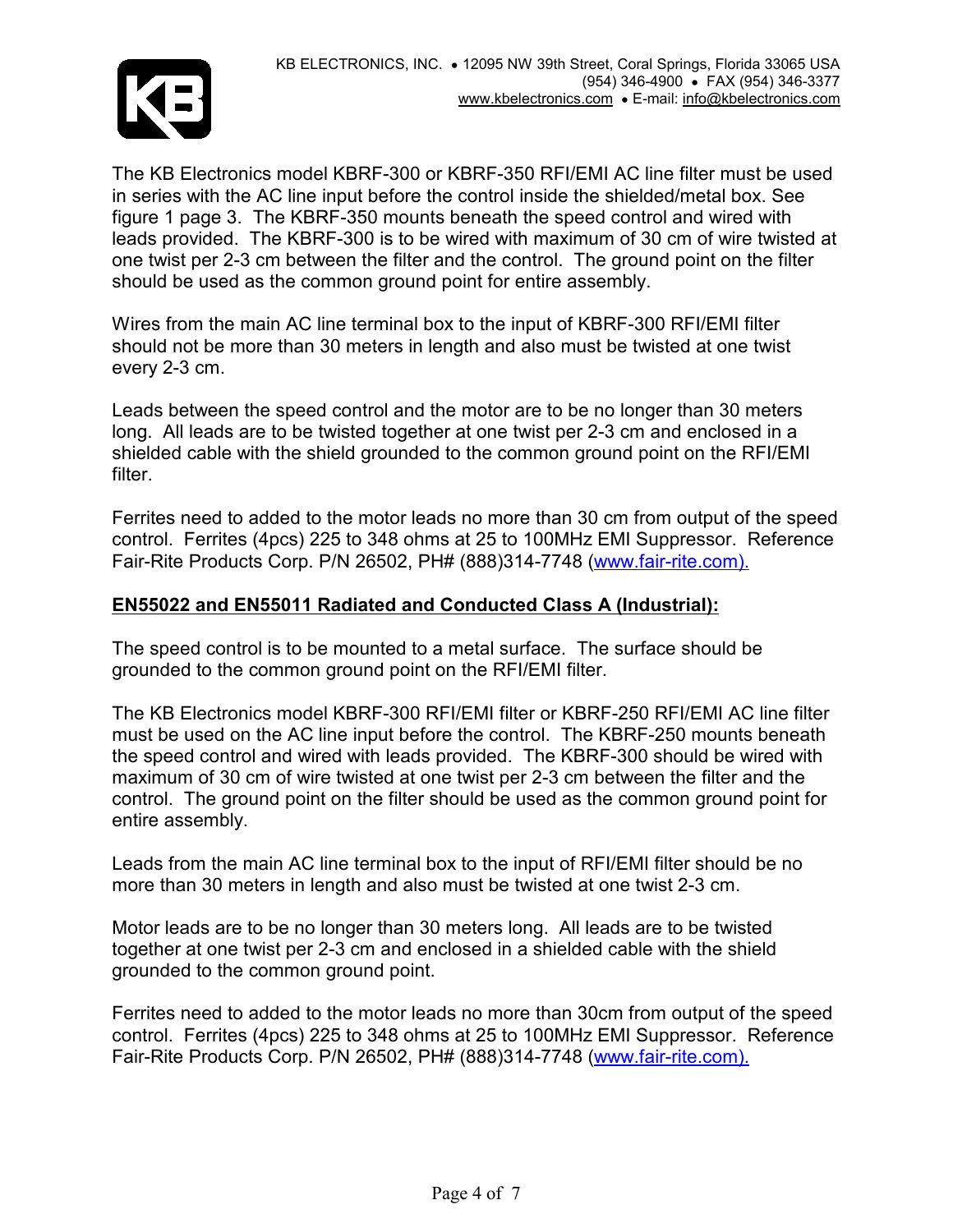

### EN55022 and EN55011 Radiated and Conducted Class B (Residential) for KBAC:

The speed control is to be mounted in a shielded/metal box and mounted to a metal surface. The box should be grounded to the common ground point on the RFI/EMI filter.

The KB Electronics model KBRF-300 RFI/EMI AC line filter or equivalent must be used on the AC line input before the control and wired with maximum of 30cm of wire twisted at one twist per 2-3 cm between the output of the filter and AC input terminal of the control. The ground connection on the filter should be used as the common ground point for entire assembly.

Leads from the main AC line terminal box to the input of RFI/EMI filter should be no more than 30 meters in length and also must be twisted at one twist per 2-3 cm.

Motor leads are to be no longer than 30 meters. All leads are to be twisted together at one twist per 2-3 cm and/or enclosed in a shielded cable with the shield grounded to the common ground point.

Ferrites need to added to the motor leads no more than 30cm from output of the speed control. Ferrites (4pcs) 225 to 348 ohms at 25 to 100MHz EMI Suppressor. Reference Fair-Rite Products Corp. P/N 26502, PH# (888)314-7748 (www.fair-rite.com).

### EN55022 and EN55011 Radiated and Conducted Class A (Industrial) for KBAC:

The speed control is to be mounted to a metal surface. The control and surface should be grounded to the common ground point on the RFI/EMI filter.

The KB Electronics model RFAC-24 (internally mounted) RFI/EMI AC line filter must be installed in the enclosure as per the instructions provided with the filter.

Leads from AC line terminal box to input of RFI/EMI filter should be no more than 30 meters in length and also must be twisted at one twist per 2-3 cm.

Motor leads are to be no longer than 30 meters long. All leads are to be twisted together at one twist per 2-3 cm and enclosed in a shielded cable with the shield grounded to common ground point.

Ferrites need to added to the motor leads no more than 30cm from output of the speed control. Ferrites (4pcs) 225 to 348 ohms at 25 to 100MHz EMI Suppressor. Reference Fair-Rite Products Corp. P/N 26502,PH# (888)314-7748 (www.fair-rite.com).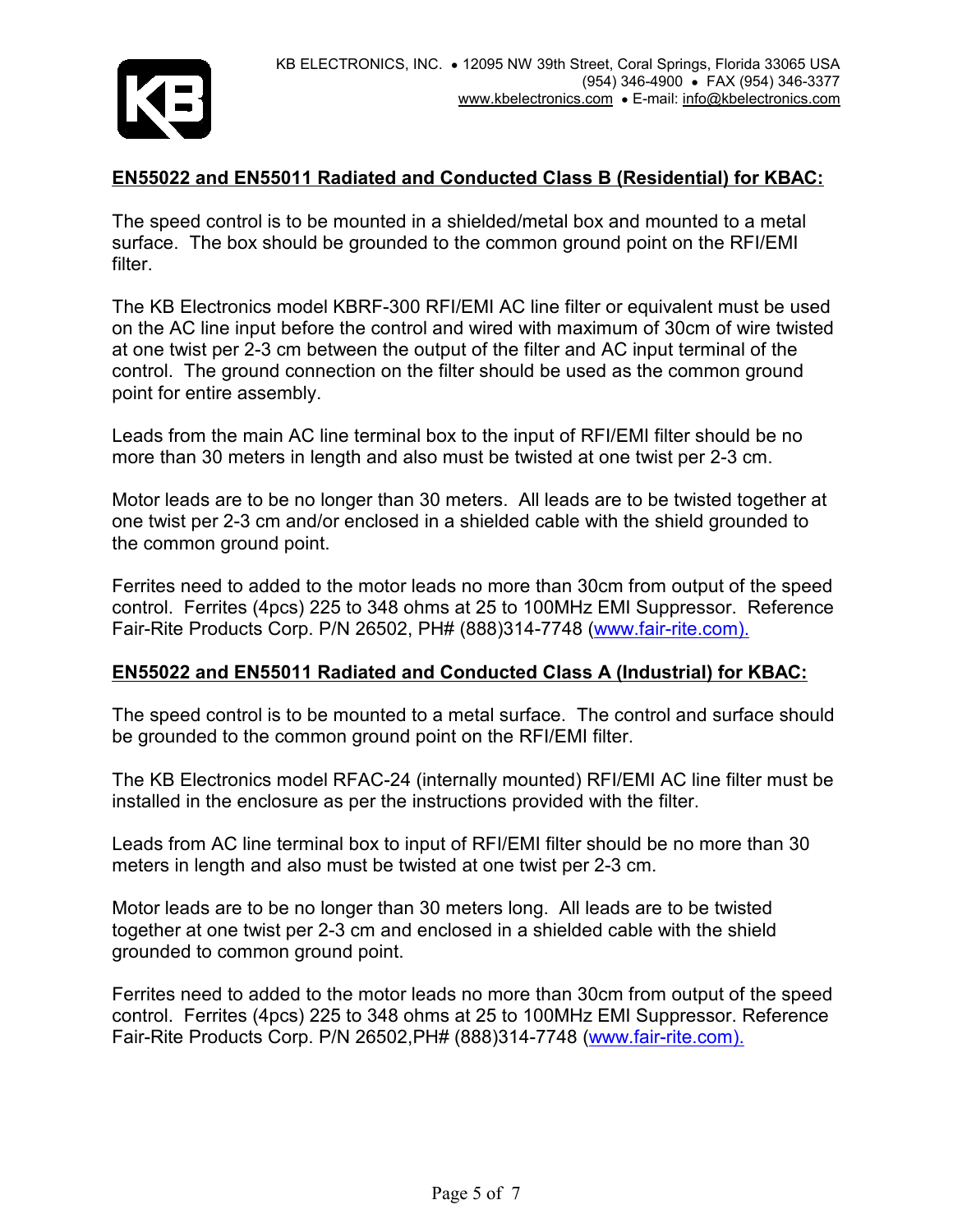

### EN61800-3 Electromagnetic Compatibility Limits for Harmonic Current Emissions:

The KBVF passes the EN61800-3 Industrial Criterion in typical applications where the KBVF is less than 10% of the total site power.

To meet the EN61800-3 Industrial Criterion in applications where the KBVF is greater than 10% of the site power or where other subsystems generate harmonics, site harmonic reduction can be accomplished with the following guidelines:

Add transformers or inductors in the power lines supplying the KBVF as in Figure 1a. Use the data in harmonic data in Figure 1a for site analysis

Cancel the harmonics by connecting the harmonic generating subsystems to different phases of the three phase AC line. Again, use the harmonic data in Figure 1a for site analysis.

### EN61000-3-2 Electromagnetic Compatibility Limits for Harmonic Current Emissions:

The impedance of the AC line greatly affects the results of this test. Due to low line input impedance, it may be necessary to add an additional "Harmonic filter" to the circuit to the AC line input to the control. Please see Figure 1b for values: